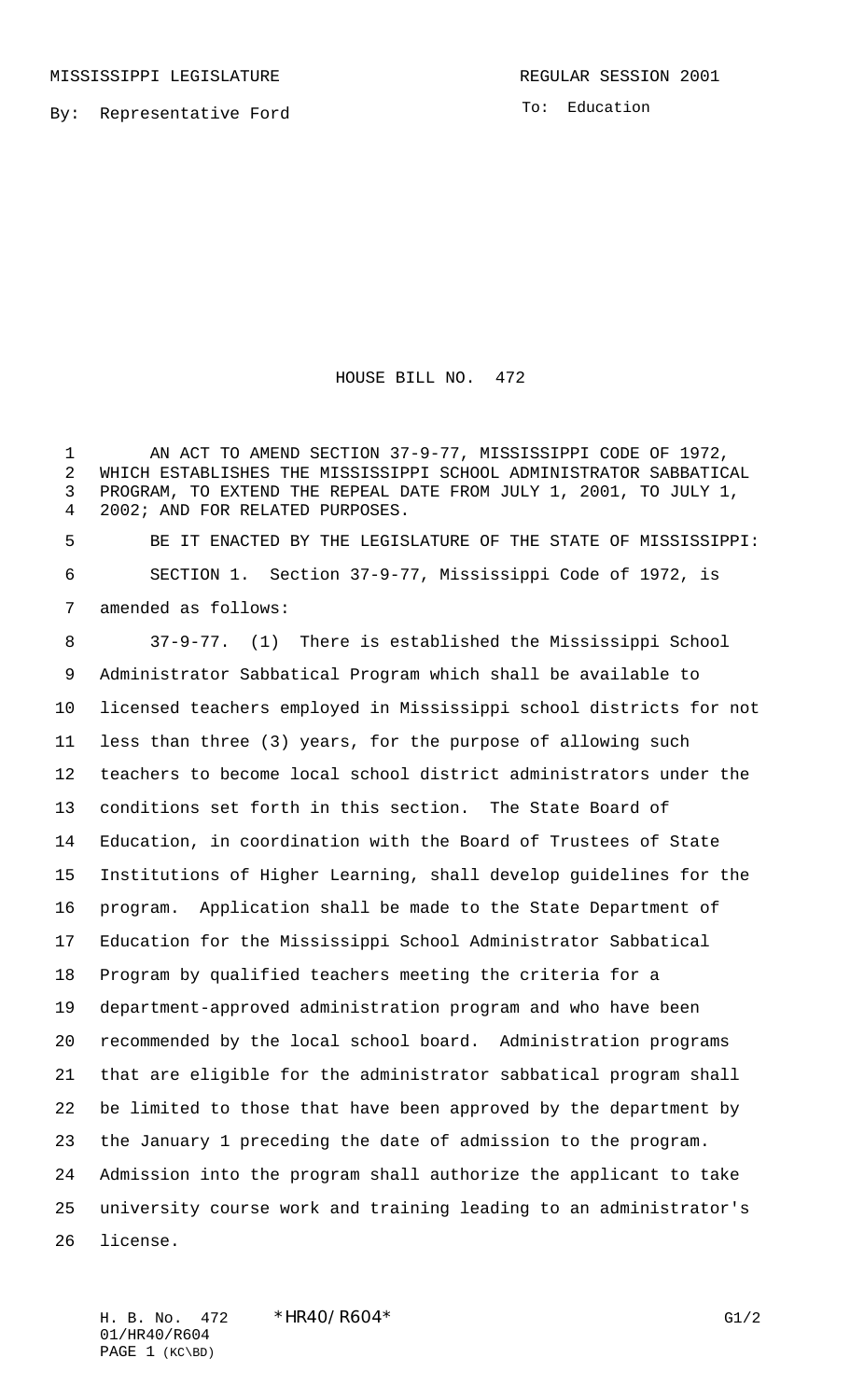(2) The salaries of the teachers approved for participation in the administrator sabbatical program shall be paid by the employing school district from nonminimum education program funds. However, the State Department of Education shall reimburse the employing school districts for the cost of the salaries and paid fringe benefits of teachers participating in the administrator sabbatical program for one (1) contract year. Reimbursement shall be made in accordance with the then current minimum education program salary schedule under Section 37-19-7, except that the maximum amount of the reimbursement from state funds shall not exceed the minimum education program salary for a teacher holding a Class A license and having five (5) years' experience. The local school district shall be responsible for that portion of a participating teacher's salary attributable to the local supplement and for any portion of the teacher's salary that exceeds the maximum amount allowed for reimbursement from state funds as provided in this subsection, and the school board may not reduce the local supplement payable to that teacher. Any reimbursements made by the State Department of Education to local school districts under this section shall be subject to available appropriations and may be made only to school districts determined by the State Board of Education as being in need of administrators.

H. B. No. 472 \*HR40/R604\* 01/HR40/R604 PAGE 2 (KC\BD) (3) Such teachers participating in the program on a full-time basis shall continue to receive teaching experience and shall receive the salary prescribed in Section 37-19-7, including the annual experience increments. Such participants shall be fully eligible to continue participation in the Public Employees Retirement System and the Public School Employees Health Insurance Plan during the time they are in the program on a full-time basis. (4) As a condition for participation in the School Administrator Sabbatical Program, such teachers shall agree to employment as administrators in the sponsoring school district for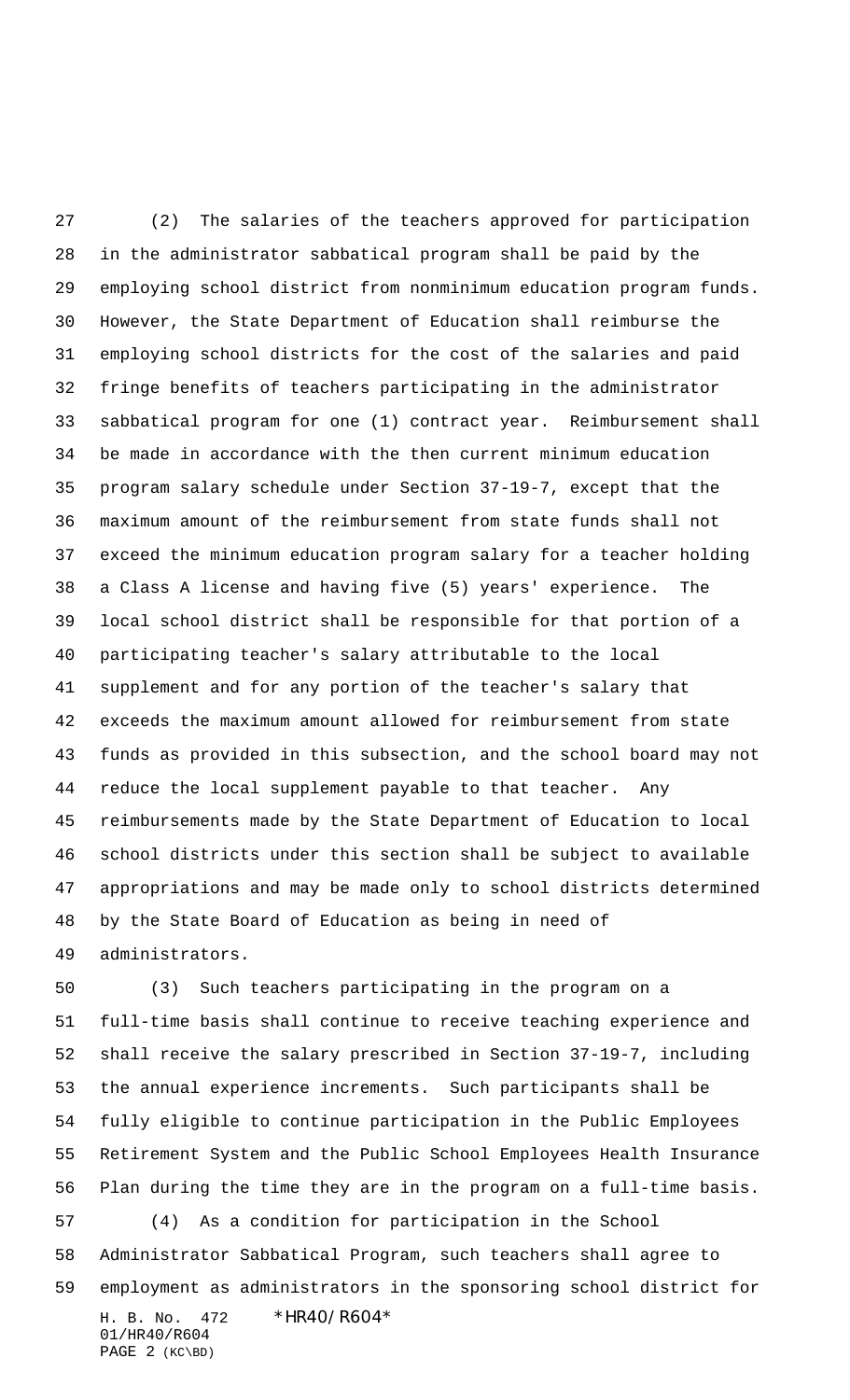not less than five (5) years following completion of administrator licensure requirements. Any person failing to comply with this employment commitment in any required school year, unless the commitment is deferred as provided in subsection (5) of this section, shall immediately be in breach of contract and become liable to the State Department of Education for that amount of his salary and paid fringe benefits paid by the state while the teacher was on sabbatical, less twenty percent (20%) of the amount of his salary and paid fringe benefits paid by the state for each year that the person was employed as an administrator following completion of the administrator licensure requirements. In addition, the person shall become liable to the local school district for any portion of his salary and paid fringe benefits paid by the local school district while the teacher was on sabbatical that is attributable to the local salary supplement or is attributable to the amount that exceeds the maximum amount allowed for reimbursement from state funds as provided in subsection (2) of this section, less twenty percent (20%) of the amount of his salary and paid fringe benefits paid by the school district for each year that the person was employed as an administrator following completion of the administrator licensure requirements. Interest on the amount due shall accrue at the current Stafford Loan rate at the time the breach occurs. If the claim for repayment of such salary and fringe benefits is placed in the hands of an attorney for collection after default, then the obligor shall be liable for an additional amount equal to a reasonable attorney's fee.

H. B. No. 472 \*HR40/R604\* 01/HR40/R604 PAGE 3 (KC\BD) 87 (5) If there is not an administrator position immediately available in the sponsoring school district after a person has completed the administrator licensure requirements, or if the administrator position in the sponsoring school district in which the person is employed is no longer needed before the completion of the five-year employment commitment, the local school board